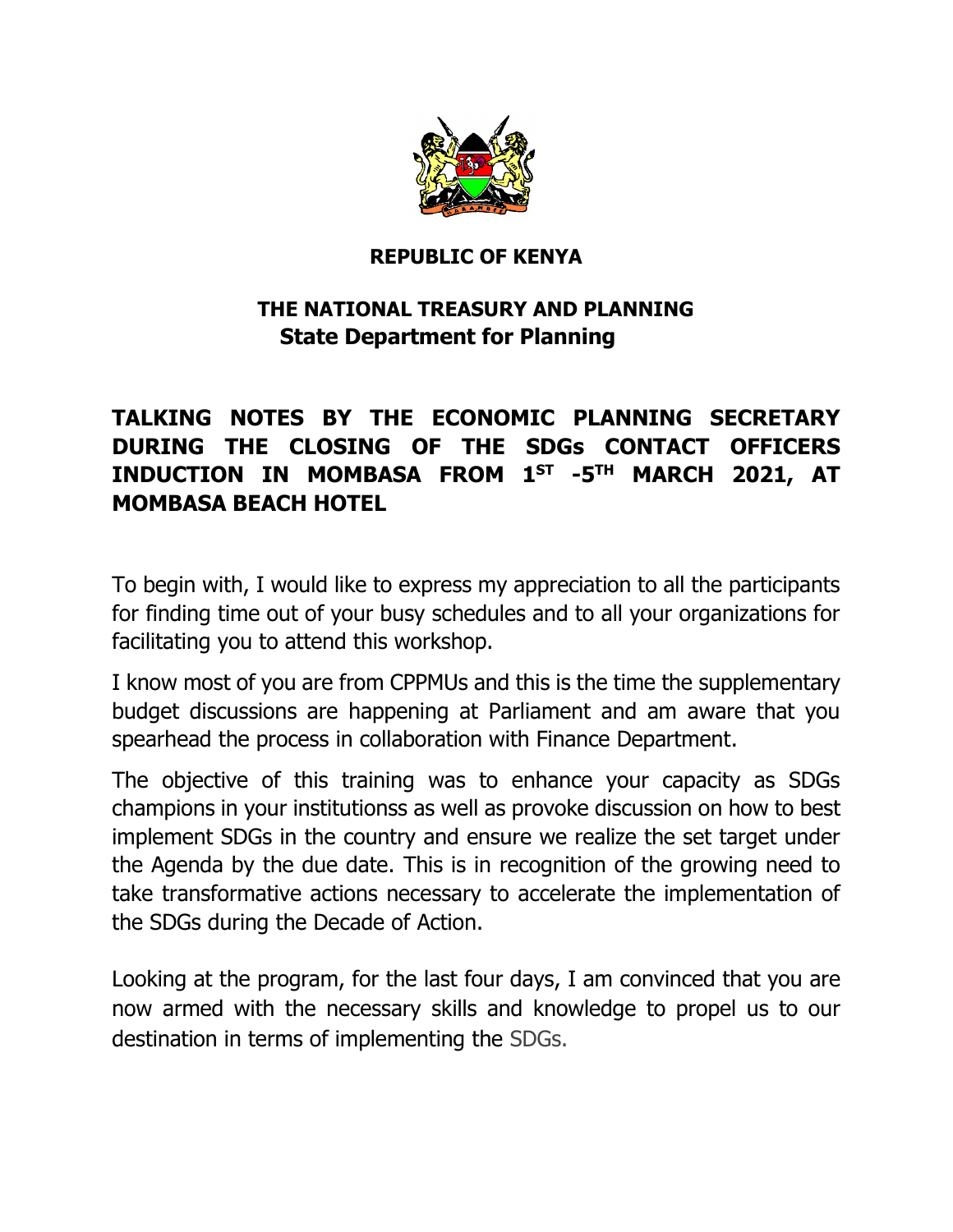The topics to be deliberated upon namely; national development goals, case for sustainable development, your role as implementing agencies, Strategies to accelerate the SDGs, Challenges of National Development, Strategies to realise National Development and Pillars for Sustainable Development among others were carefully chosen and I urge you to share and use that knowledge to map out strategies that will fast track realization of SDGs bearing in mind that we only have 9 years.

We also expect you to assist your institutions in collection, analysis and collating of SDGs data in liaison with KNBS. This has been one of the key challenges facing the implementation of SDGs in Kenya and I urge SDGs Directorate to think of working in collaboration with KBS to ensure capacity organizing another forum to strengthen your capacity in data production if possibly by end of this Financial Year.

I also urge you to embark on training and creating awareness on SDGs in your respectively Institutions. The SDGs Coordination Directorate will be ready to offer any technical support regarding the training and any other SDGs related activity.

I encourage all of you to remain committed to the task of making the SDGs a reality in which we leave no one behind**.** It is my hope that the relationships and trust built will continue in our bid to scaleup efforts to achieve targets of the 2030 Agenda for Sustainable Development.

We will be calling you from time to time to support the SDGs Directorate in their work especially in the development of various SDGs strategies as well as in reporting progress towards implementation of the Agenda. Am confident that you are now aware of the various reports and publications produced by the SDGs Directorate.